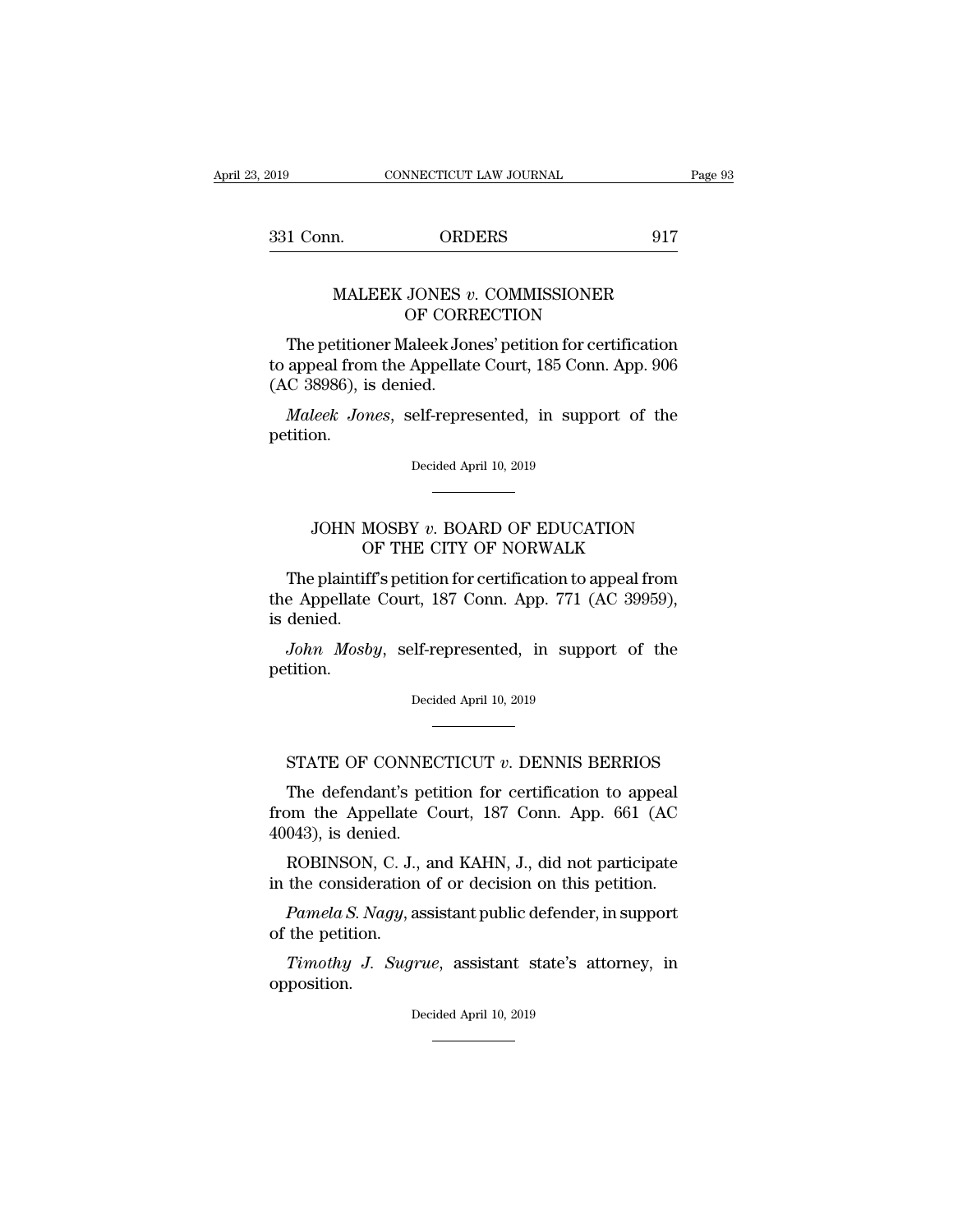EXECUTE CONNECTICUT LAW JOURNAL April 23, 20<br>918 ORDERS 331 Conn. CONNECTICUT LAW JOURNAL Approxes<br>
ORDERS 331 Conn<br>
STATE OF CONNECTICUT *v*. JERRELL R.<br>
Perfendant's petition for certification to appear

STATE OF CONNECTICUT v. JERRELL R.<br>The defendant's petition for certification to appeal<br>Dm the Appellate Court, 187 Conn. App. 537 (AC 918 ORDERS 331 Conn.<br>
STATE OF CONNECTICUT  $v$ . JERRELL R.<br>
The defendant's petition for certification to appeal<br>
from the Appellate Court, 187 Conn. App. 537 (AC<br>
40155), is denied. STATE OF CONN<br>The defendant's pet<br>from the Appellate C<br>40155), is denied.<br>*Matthew C. Eagan.* STATE OF CONNECTICUT *v*. JERRELL R.<br>The defendant's petition for certification to appeal<br>pm the Appellate Court, 187 Conn. App. 537 (AC<br>155), is denied.<br>*Matthew C. Eagan*, assigned counsel, and *Emily*<br>*raner Sexton*, as

The defendant's petition for certification to appeal<br>from the Appellate Court, 187 Conn. App. 537 (AC<br>40155), is denied.<br>*Matthew C. Eagan*, assigned counsel, and *Emily*<br>Graner Sexton, assigned counsel, in support of the<br> petition. from the Appellate Court, 187 Conn. App. 537 (AC 40155), is denied.<br> *Matthew C. Eagan*, assigned counsel, and *Emily Graner Sexton*, assigned counsel, in support of the petition.<br> *Brett R. Aiello*, special deputy assista Matthew C. Eagan,<br>Graner Sexton, assigne<br>petition.<br>Brett R. Aiello, specia<br>ney, in opposition.

Brett R. Aiello, special deputy assistant state's attor-<br>by, in opposition.<br>Decided April 10, 2019 Lettra, Special deputy assistant state *s* attorney apposition.<br>Decided April 10, 2019<br>DAVID DUBINSKY *v*. VERONICA REICH<br>plaintiff's petition for certification to appeal from

Decided April 10, 2019<br>
The plaintiff's petition for certification to appeal from<br>
The plaintiff's petition for certification to appeal from<br>
Expellate Court, 187 Conn. App. 255 (AC 40432),<br>
depied The plaintiff's petition for certification to appeal from<br>the Appellate Court, 187 Conn. App. 255 (AC 40432),<br>is denied. DAVID I<br>The plaintiff<br>the Appellate<br>is denied.<br>McDONALD DAVID DUBINSKY v. VERONICA REICH<br>The plaintiff's petition for certification to appeal from<br>e Appellate Court, 187 Conn. App. 255 (AC 40432),<br>denied.<br>McDONALD, J., did not participate in the consider-<br>ion of or decision on The plaintiff's petition for certification to<br>the Appellate Court, 187 Conn. App. 255<br>is denied.<br>McDONALD, J., did not participate in t<br>ation of or decision on this petition.<br>Kenneth A. Votre. in support of the pet ric plantari spectrom of certification to appear it<br>e Appellate Court, 187 Conn. App. 255 (AC 4043;<br>denied.<br>McDONALD, J., did not participate in the conside<br>ion of or decision on this petition.<br>*Kenneth A. Votre*, in suppo

*McDONALD, J., did not participate in the considerion of or decision on this petition.*<br>*Kenneth A. Votre, in support of the petition.*<br>*Michael R. Keller, James L. Brawley and Eva M.*<br>*plstad, in opposition. Kellandger*, J., did not pation of or decision on this<br>*Kenneth A. Votre*, in supp<br>*Michael R. Keller*, *James*<br>*Kolstad*, in opposition.<br>Decided Apr

Kenneth A. Votre, in support of the petition.<br>Michael R. Keller, James L. Brawley and Eva M.<br>Kolstad, in opposition.<br>Decided April 10, 2019 Michael T. Healt), buildes E. Drawing and Ebu International proceeds April 10, 2019<br>Decided April 10, 2019<br>KERMIT FRANCIS *v*. STATE OF CONNECTICUT<br>The plaintiff's petition for certification to appeal from

Decided April 10, 2019<br>
The plaintiff's petition for certification to appeal from<br>
The plaintiff's petition for certification to appeal from<br>
e Appellate Court (AC 21414) is dismissed as<br>
timely **EXEMIT FRANCIS**  $v$ . STATE OF CONNECTICUT<br>The plaintiff's petition for certification to appeal from<br>the Appellate Court (AC 21414) is dismissed as<br>untimely. untimely.